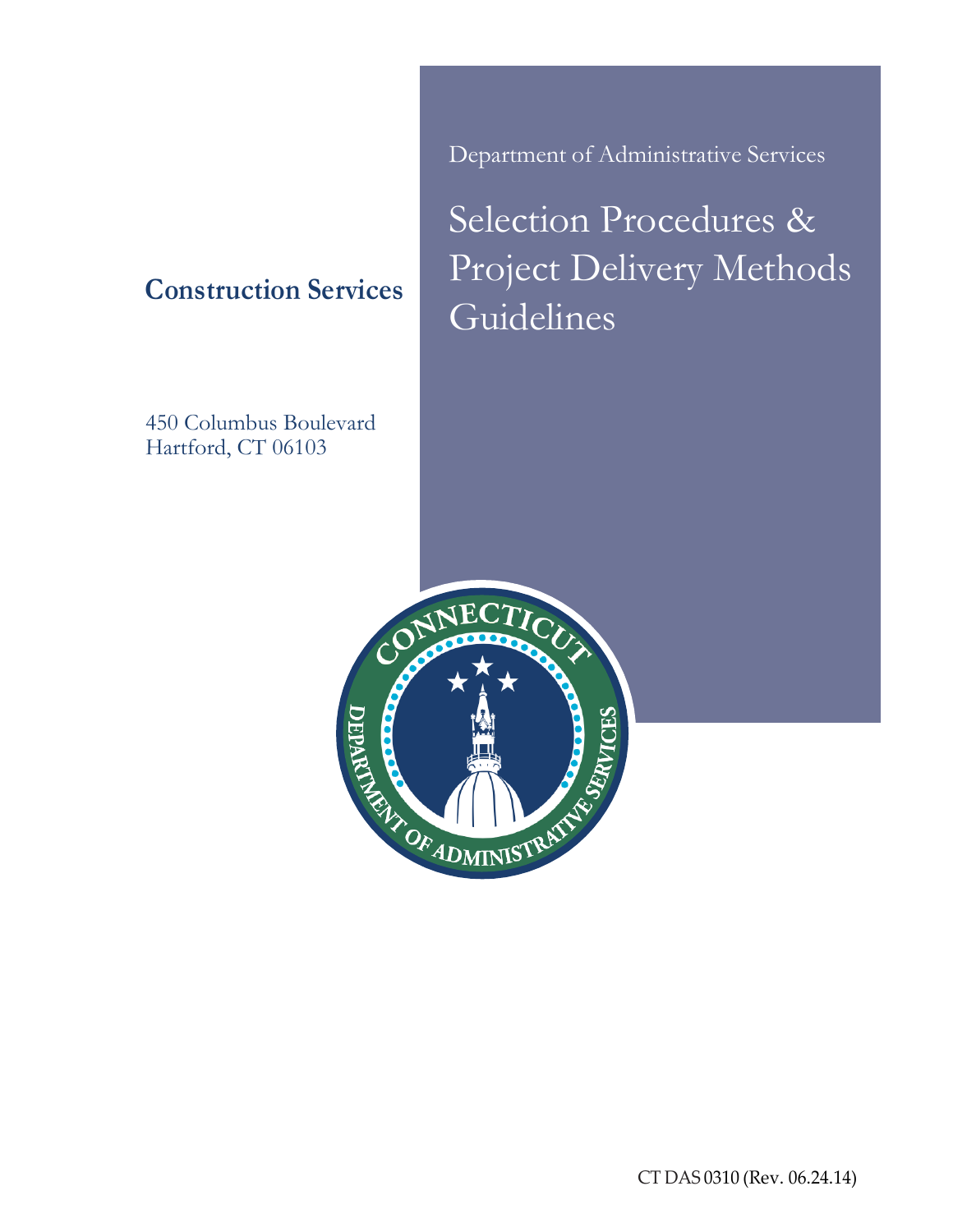

**Page 2 of 10**

|                       | 0310 - Selection Procedures & Project Delivery Methods Guidelines                                                                |   |  |  |
|-----------------------|----------------------------------------------------------------------------------------------------------------------------------|---|--|--|
| <b>Section</b><br>No. | <b>Table of Contents</b>                                                                                                         |   |  |  |
| 1.0                   | <b>Overview</b>                                                                                                                  | 3 |  |  |
| 2.0                   | <b>Selection, Proposal, and Bidding Procedures</b>                                                                               | 3 |  |  |
| 3.0                   | <b>Project Delivery Methods</b>                                                                                                  | 5 |  |  |
| 4.0                   | <b>Certifications And Affidavits For Consultants, General Contractors, Design-</b><br><b>Builders, and Construction Managers</b> | 8 |  |  |
| 5.0                   | <b>State Agency Official Or Employee Certification</b>                                                                           | 8 |  |  |
| 6.0                   | <b>Communications And Code Of Conduct</b>                                                                                        | 9 |  |  |

*END Table of Contents*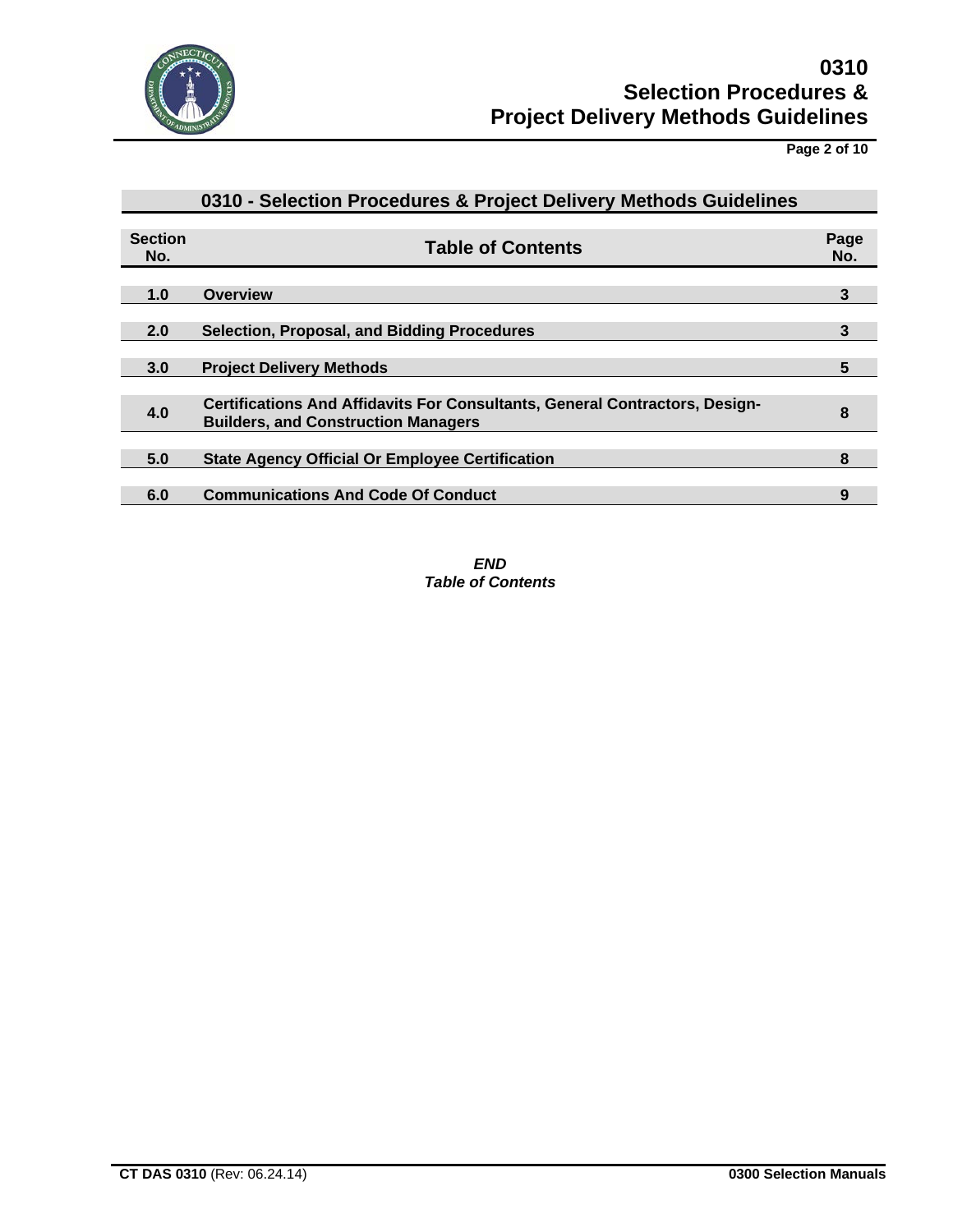

**Page 3 of 10**

# **1.0 Overview**

The State of Connecticut Department of Administrative Services (DAS), Division of Construction Services (DCS) has developed the selection and bidding procedures in this Manual to aid DCS and the public in understanding how contracts are awarded on an impartial, equitable, and rational basis. The procedures are intended to insure the integrity of all selection and bidding procedures and to define the duties and responsibilities of the various participants. In some instances, the procedures may be stricter than the legislation requires. Deliberate manipulation of contracts to avoid compliance or deviation from these procedures is not allowed.

# **2.0 Selection, Proposal, and Bidding Procedures**

Within the various project delivery methods are several different types of Selection, Proposal, and Bidding Procedures that can be utilized for soliciting and evaluating Consultant Qualifications, Proposals, and Bids for procurement of services and construction of the projects.

The following are the Selection, Proposal, and Bidding Procedures available for use for the award of all DCS Consultant Service Contracts, Design-Build (D-B) Contracts, Construction Manager at-Risk (CMR), and Construction Contracts:

#### **2.1 Architectural and Engineering Consultant Services Selection- CGS §4b-55 through 4b-61:**

#### **Architectural and Engineering (A&E) Consultant Services Selection:**

- This Selection procedure is a two (2) step Qualifications Based Selection. Step 1 is to Shortlist qualified A&E Consultants. Step 2 is the Selection of the A&E Consultant with the highest qualifications for the Project.
- This Selection procedure **must** be utilized to select and contract for A&E Consultant Services for projects for any state program requiring consultant services if the cost of such services is estimated to **exceed** a fee of Three Hundred Thousand dollars (\$300,000) per Task Assignment.
- This Selection procedure **may** be utilized to select and contract for A&E Consultant Services for projects for any state program requiring consultant services if the cost of such services is estimated to **not to exceed** a fee of Three Hundred Thousand dollars (\$300,000) per Task Assignment.

**2.2 On-Call Consultant Services Selection and On-Call Contract Task Assignments - CGS § 4b-51, 4b-56, and 4b-57:**

#### **On-Call (OC) Consultant Services Contract Selection:**

- This Selection procedure is a two (2) step Qualifications Based Selection. Step 1 is to Shortlist qualified OC Consultants. Step 2 is the Selection of OC Consultants with the highest qualifications for the OC Consultant Services Contract.
- This Selection procedure is used to select and contract with Consultants to be placed on the DCS OC Consultant Services Contract List.

#### **On-Call Contract Task Assignments:**

- OC Contract Task Assignments are sequentially assigned from the DCS OC Consultant Services Contract List.
- According the CGS 4b-55, a project means any state program requiring consultant services if the cost of such services is estimated **to exceed** Three Hundred Thousand dollars (\$300,000). Therefore, any individual OC Task Assignment for a Consultant Services Contract shall **not exceed** a Three Hundred Thousand dollar (\$300,000) fee per Task Assignment.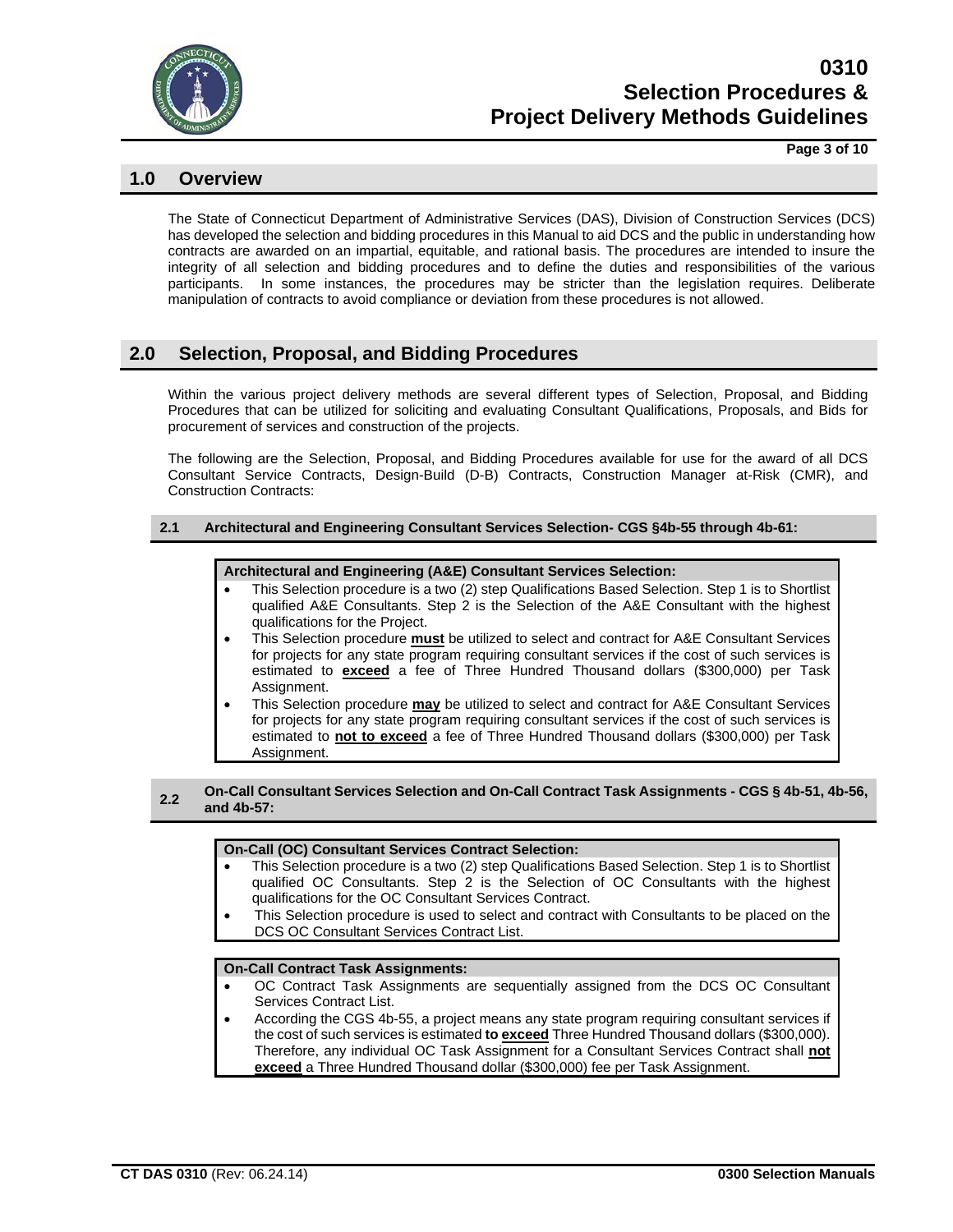

# **Page 4 of 10**

# **2.3 Competitive Sealed Proposal for Design-Build (D-B) - CGS § 4b-24(4):**

### **For Competitive Sealed Proposal for D-B Projects:**

- Competitive Sealed Proposal for D-B Projects is a two (2) step Selection Procedure: Step 1 is comprised of a Qualifications-Based D-B Shortlist Screening Procedure, and Step 2 is a Competitive Sealed Proposal Procedure where a Design-Builder with the "Best Value" Proposal is selected to design and build the Facility.
- The D-B Project Delivery Method is utilized for projects that are designated by the Department of Administrative Services (DAS) Commissioner to be accomplished on a "Total Cost Basis" with a single contract with a Design-Builder which may include such project elements as site acquisition, architectural design, and construction.

#### **2.4 Competitive Sealed Proposal for Construction Management-At-Risk (CMR) - Guaranteed Maximum Price (GMP) - CGS § 4b-103:**

#### **For Competitive Sealed Proposal For CMR - GMP Projects:**

• Competitive Sealed Proposal for CMR-GMP Projects is a two (2) step Selection Procedure: Step 1 is comprised of a Qualifications-Based CMR Shortlist Screening Procedure, and Step 2 is a Competitive Sealed Proposal Procedure where a CMR with the "Best Value" Proposal is selected for preconstruction and/or construction phases of a construction, renovation, or alteration project.

## **CMR - GMP Projects:**

- Utilized for projects where the DAS Commissioner enters into a CMR project delivery contract for a maximum guaranteed price for the cost of construction.
- Each CMR shall invite bids and give notice of opportunities to bid on project elements, by advertising, at least once, in one or more newspapers having general circulation in the state.
- Each bid shall be kept sealed until opened publicly at the time and place as set forth in the notice soliciting such bid.
- The CMR shall, after consultation with and approval by the DAS Commissioner, award any related contracts for project elements to the responsible qualified contractor submitting the lowest bid in compliance with the bid requirements.

#### **2.5 Competitive Sealed Bid For Large Projects** (AKA Formal Bid) **- CGS §4b-91 Through 4b-95:**

**For Lowest Responsible And Qualified Bidder Determination:**

• Anticipated construction is estimated to cost more than \$500,000.

# **2.6 Competitive Sealed Bid for Small Projects** (AKA Informal Bid) **- CGS §4b-91 through 4b-95:**

#### **For Lowest Responsible And Qualified Bidder Determination:**

- Anticipated construction is estimated to cost \$500,000 or less.
- **2.7 Emergency Procurement - CGS §4b-52(c):**

#### **For Emergency Projects:**

If the DAS Commissioner declares that an emergency condition exists at a state facility under the supervision and control of DAS, the normal bidding and procurement procedures may be overridden. The Commissioner's declaration shall be based upon the following conditions:

- If anticipated Project Costs exceed \$500,000, then the Governor's written consent is required.
- If anticipated Project Costs are less than \$500,000, then a written consent from the DAS Commissioner is required.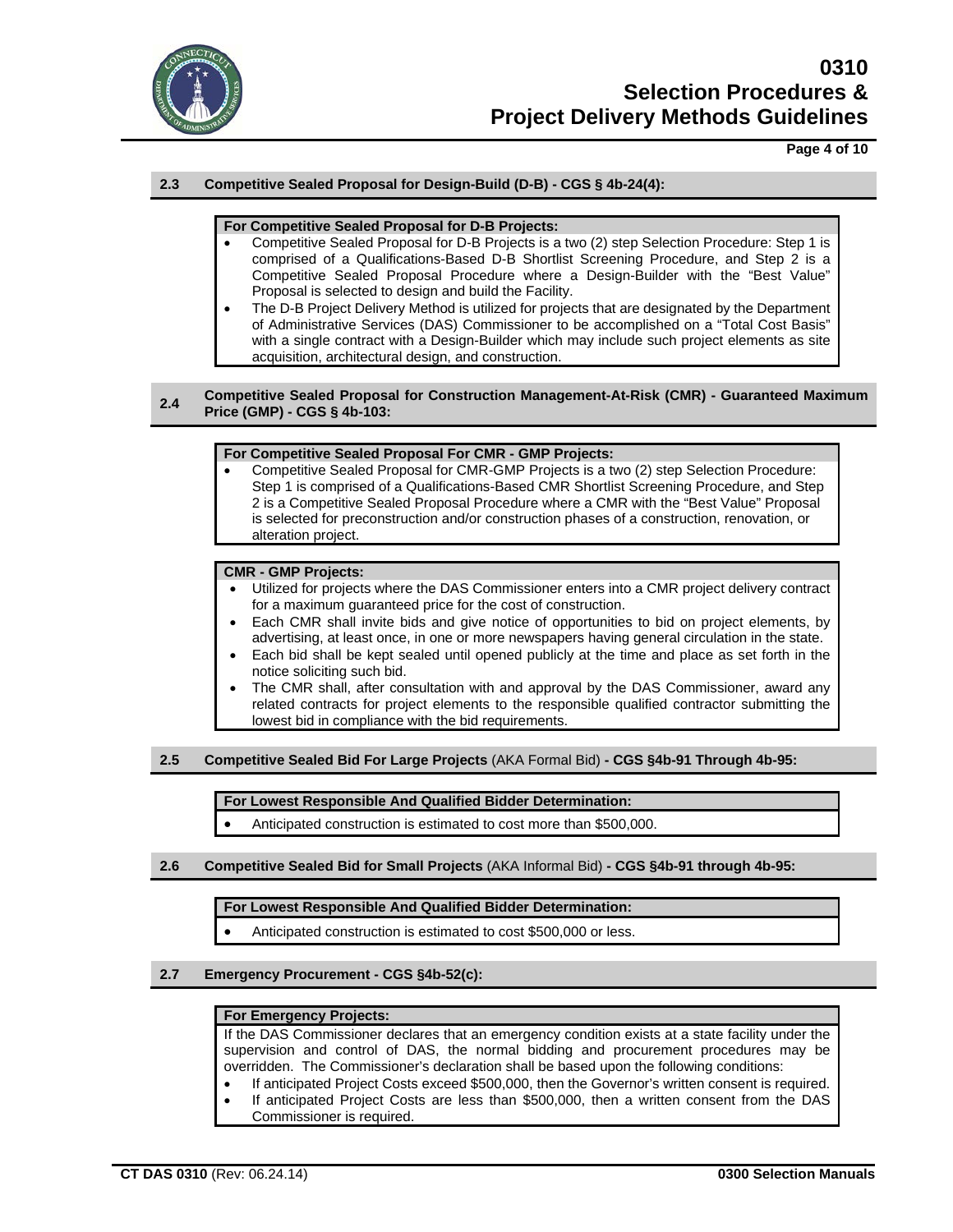

# **Page 5 of 10**

# **3.0 Project Delivery Methods**

The choice of the appropriate "Project Delivery Method" for a Project is of prime importance because it enables DCS to achieve project goals such as innovation, quality, schedule, performance, cost conformance, and sustainability.

The following is a summary of all of the "Project Delivery Methods" available to DCS for the construction of all infrastructure projects.

# **3.1 CMR Project Delivery Method:**

This is the traditional Project Delivery Method that is utilized to deliver Large Major Capital Projects.

#### **CMR Project Delivery Method**

- Architects & Engineers (A&E) and professional consultants are selected through the applicable **A&E Consultant Services Selection** (AKA Formal Consultant Selection), or an **On-Call (OC) Contract Task Assignment.** A Contract or Task Assignment is awarded to develop design and construction documents that meet the goals, scope, and budget of the CMR Project. A Construction Administrator can be selected through the same procedures to represent the DCS during Construction.
- A CMR is selected through the **CMR Guaranteed Maximum Price (GMP) Best Value Selection Procedure** where the CMR with the **Best Value Proposal** is awarded the CMR Pre-Construction Agreement.



#### **CMR Project Delivery Method Sequence:**

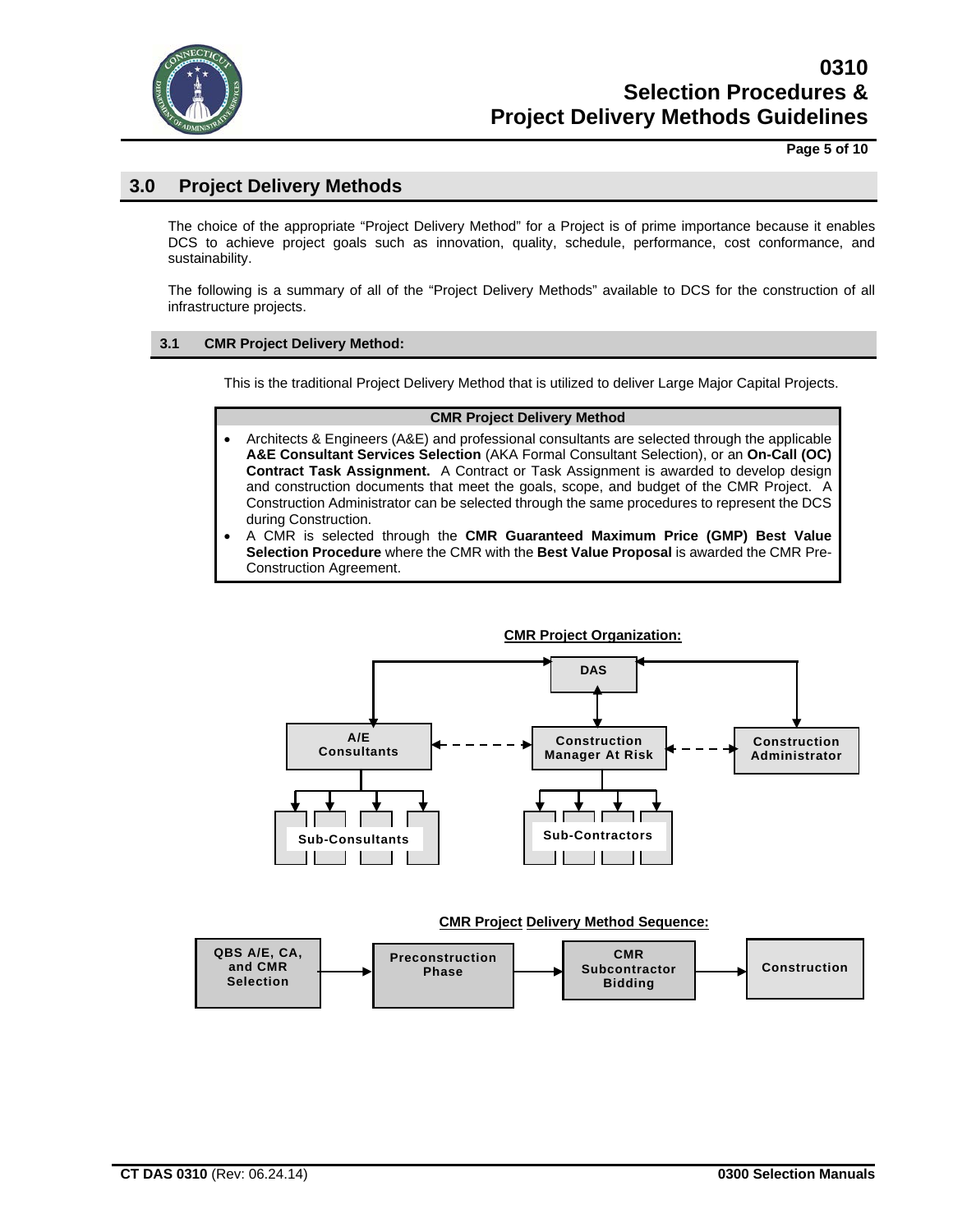

### **Page 6 of 10**

# **3.2 Design-Build (D-B) Project Delivery Method:**

This Project Delivery Method is used to deliver less than approximately 5% of DCS projects. It can only be utilized when it meets the following feasibility criteria and the CT DAS Commissioner designates it a **Total Cost Basis D-B Project.** 

#### **3.2.1 D-B Project Delivery Method Feasibility Criteria:**

The following are the five (5) types of feasibility criteria for a D-B Project:

| D-B Project Delivery Method Feasibility Criteria |                                                                                                      |  |  |  |
|--------------------------------------------------|------------------------------------------------------------------------------------------------------|--|--|--|
|                                                  | 1.0 The project has a clearly defined scope, design basis, and performance requirements;             |  |  |  |
|                                                  | 2.0 The project is free from complicated issues such as utility conflicts, right-of-way acquisition, |  |  |  |
|                                                  | hazardous materials, wetland and environmental concerns, or other such issues;                       |  |  |  |
|                                                  | 3.0 The project has room for innovation in the design and construction;                              |  |  |  |
| 4.0 I                                            | The project is not an emergency project or a project that has overly tight time constraints;         |  |  |  |
|                                                  | 5.0 The project involves a significant design effort and the potential to save cost and time in the  |  |  |  |
|                                                  | desian.                                                                                              |  |  |  |

#### **3.2.2 D-B Project Delivery Method Screening and Selection Procedures:**

When the CT DAS Commissioner designates a project as a **Total Cost Basis D-B Project** then the D-B Project Delivery Method utilizes the following Screening and Selection Procedures.

| <b>D-B Project Delivery Method:</b>                       |                                                                                                                                        |                                                                                                                                                                    |  |  |  |  |  |
|-----------------------------------------------------------|----------------------------------------------------------------------------------------------------------------------------------------|--------------------------------------------------------------------------------------------------------------------------------------------------------------------|--|--|--|--|--|
| The D-B Project Delivery Method is a Two Stage Procedure: |                                                                                                                                        |                                                                                                                                                                    |  |  |  |  |  |
| Stage 1:                                                  | Preparation of the request For Proposal:                                                                                               |                                                                                                                                                                    |  |  |  |  |  |
|                                                           |                                                                                                                                        | A Design-Build Criteria Architect (DBCA) consultant is selected through the applicable                                                                             |  |  |  |  |  |
|                                                           |                                                                                                                                        | <b>DBCA Consultant Services Selection</b> (AKA Formal Consultant Selection), or an OC                                                                              |  |  |  |  |  |
|                                                           |                                                                                                                                        | <b>Contract Task Assignment.</b> A Contract or Task Assignment is awarded to develop a D-B                                                                         |  |  |  |  |  |
|                                                           | Request for Proposal that meet the goals, scope, and budget of the Project and to represent                                            |                                                                                                                                                                    |  |  |  |  |  |
|                                                           | DCS during Construction.                                                                                                               |                                                                                                                                                                    |  |  |  |  |  |
| Stage 2:                                                  | <b>Competitive Sealed Proposal D-B Selection Procedure</b>                                                                             |                                                                                                                                                                    |  |  |  |  |  |
|                                                           | D-B Teams (comprised of a General Contractor and Architect/Engineer Consultants)                                                       |                                                                                                                                                                    |  |  |  |  |  |
|                                                           | compete in a Two (2) Step Selection Procedure as follows:<br><b>Qualifications Based D-B Shortlist Screening Procedure:</b><br>Step 1: |                                                                                                                                                                    |  |  |  |  |  |
|                                                           |                                                                                                                                        |                                                                                                                                                                    |  |  |  |  |  |
|                                                           |                                                                                                                                        | A Qualifications Based Shortlist Screening Procedure is utilized to shortlist                                                                                      |  |  |  |  |  |
|                                                           |                                                                                                                                        | prospective Design-Build Teams to be invited to respond to a D-B Request for                                                                                       |  |  |  |  |  |
|                                                           |                                                                                                                                        | Proposals.                                                                                                                                                         |  |  |  |  |  |
|                                                           | Step 2:                                                                                                                                | <b>Competitive Sealed Proposal D-B Selection Procedure:</b>                                                                                                        |  |  |  |  |  |
|                                                           |                                                                                                                                        | A Competitive Sealed Proposal D-B Selection Procedure is utilized to select the<br>Design-Builder with the "Best Value" Proposal to design and build the Facility. |  |  |  |  |  |



#### **Design-Build Project Organization:**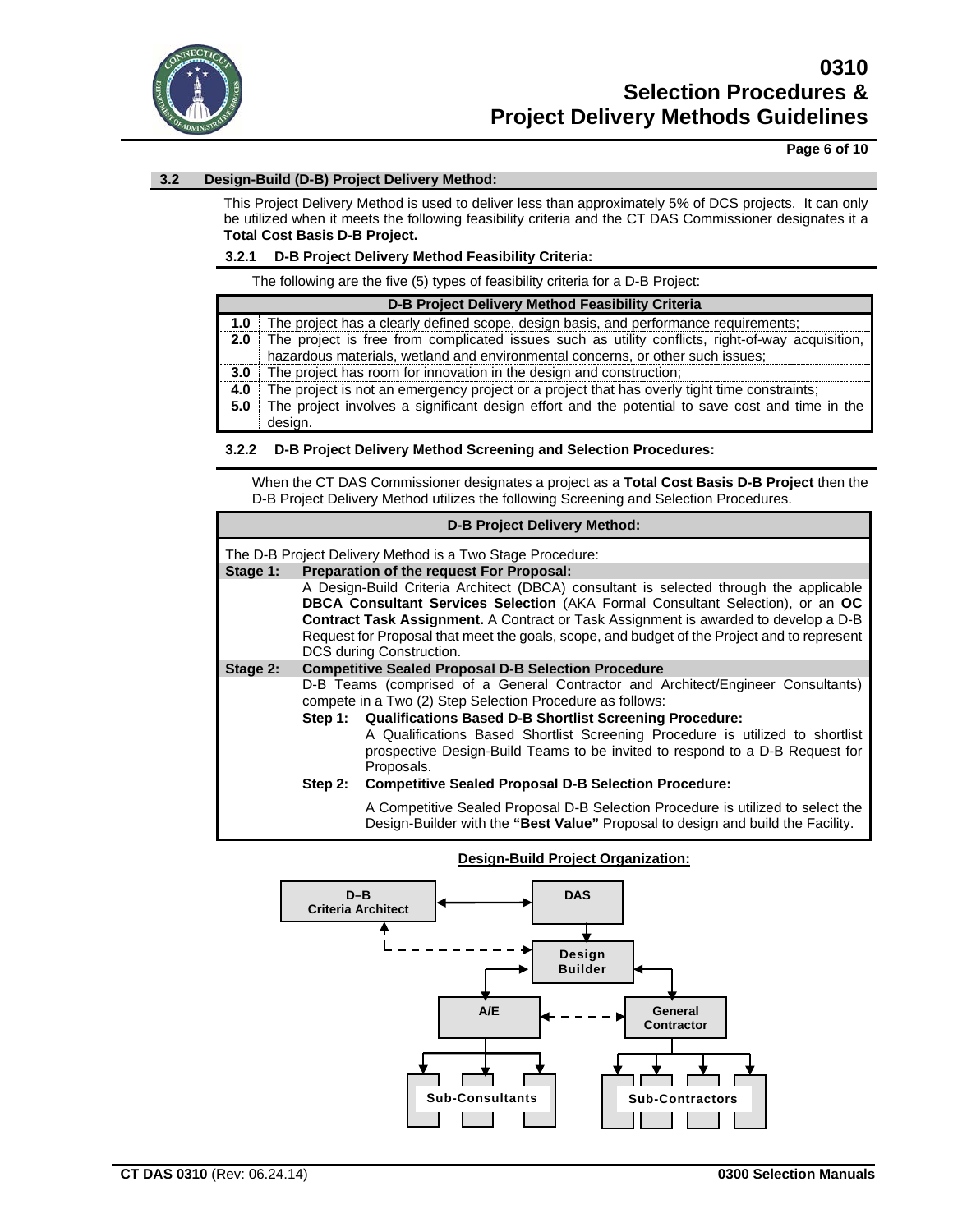

**Page 7 of 10**

# **D-B Project Delivery Method Sequence:**



# **3.3 Design-Bid-Build Project Delivery Method:**

This is the traditional Project Delivery Method that is utilized to deliver approximately 90% of all DCS projects.

#### **Design-Bid-Build (D-B-B) Project Delivery Method:**

- Architects & Engineers (A&E) and professional consultants are selected through the applicable **A&E Consultant Services Selection** (AKA Formal Consultant Selection), or an **OC Contract Task Assignment.** A Contract or Task Assignment is awarded to develop design and construction documents that meet the goals, scope, and budget of the Design-Bid-Build Project. A Construction Administrator (CA) can be selected through the same procedures to represent DCS during Construction.
- Based on the completed construction documents, a general contractor is selected through the applicable **Competitive Sealed Bid For Large Projects** (AKA Formal Bid) or **Competitive Sealed Bid For Small Projects** (AKA Informal Bid) where the responsible general contractor with the lowest qualified bid (cost) is awarded the contract to build the project.



# **D-B-B Project Delivery Method Sequence:**

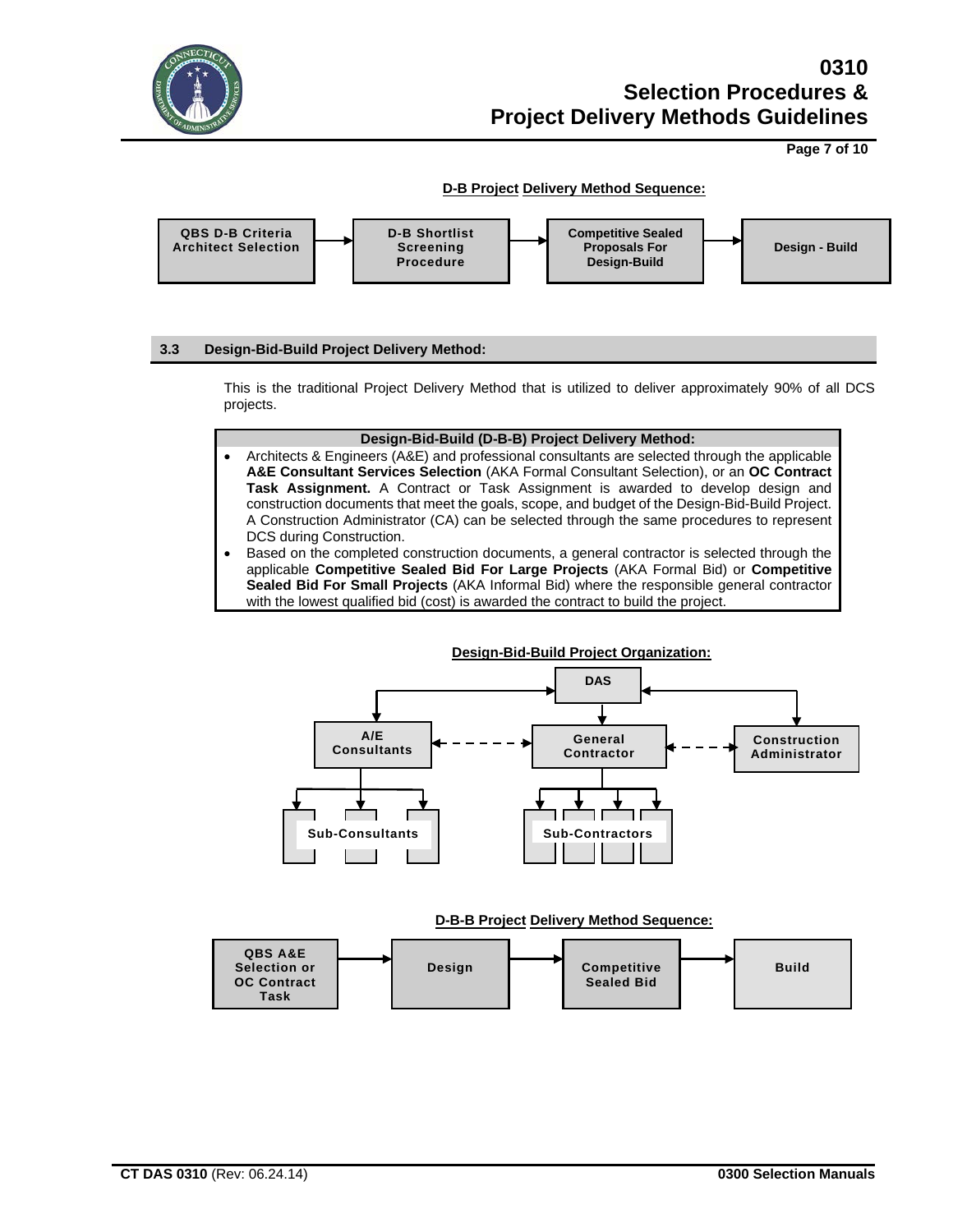

**Page 8 of 10**

# **4.0 Certifications And Affidavits For Consultants, General Contractors, Design-Builders, and Construction Managers**

Various types of certifications and affidavits are required to be submitted by consultants, general contractors, design-builders, and construction managers by DCS policy, CT Statutes, and Executive Orders issued by Governor Rell. These affidavits and certifications address ethics and integrity in the contracting process.

Instructions for "Official" Affidavit and Certification forms and instructions can be accessed from the DCS Website as required for Consultant Services Selections, Competitive Sealed Proposals, and Competitive Sealed Bids.

# **4.1 Notification of Compliance Requirements for Affidavits and Certifications:**

The *Request for Qualifications (RFQ) Legal Notice* and *RFQ Web Advertisement* shall alert all potential consultants, design-builders, and construction managers to the submittal requirements for Affidavits and Certifications.

All advertisements will include the following language:

**NOTE:**

Failure to submit properly formatted Quality Based Selections (QBS) Submittal Booklets with all of the required contents by the designated deadline and location may result in the Firm's submittal being deemed deficient for consideration for this Contract

# **4.2 Questions Concerning Affidavits:**

Questions concerning the certifications, affidavits, and other supplemental legal document requirements can be directed to the DCS Legal Services Unit at 860-713-5680.

# **5.0 State Agency Official or Employee Certification**

The State statutes require that a DCS *Certification by Agency Official or Employee Authorized to Execute Contracts* must be signed by the state agency official or employee who is authorized to execute the Contract if the specific contract exceeds \$50,000. The State Agency Official or Employee Certification states:

**"I hereby certify that the selection of the person, Consultant or corporation for [this contract] was not the result of any of the following:"**

| Collusion:                                 |
|--------------------------------------------|
| Giving of a gift or the promise of a gift; |
| Compensation;                              |
| Fraud:                                     |
| Inappropriate influence from any person.   |

#### **5.1 Selection Panel Members And Agency Observer Certification Language:**

All Selection Panel members and all Agency Observers shall complete and sign a *Selection Panelist Rating Sheet* and/or *Selection Observer Certification* as applicable.

The *Selection Panelist Rating Sheet* and *Selection Observer Certification* include the language below, to be followed by the signature of the Panel member or Agency Representative Observer(s).

**Selection Panel Member:** I certify that I have not communicated information with any Firm prior to the advertisement of the above mentioned Department of Administrative Services, Division of Construction Services contract and will not communicate information through notification of the final selection that is not available to other Firms. I further certify that my rating of the above mentioned persons, firms, or corporations was not the result of collusion, the giving of a gift, fraud or inappropriate influence from any person.

**Agency Observer**: I certify that I have not communicated information with any Firm prior to the advertisement of the above stated DCS contract and Project number and will not communicate information until notification of the final selection that is not available to the general public and which would result in a Firm receiving information that is not available to other Firms. I further certify that I have not attempted to influence the selection of a particular Firm.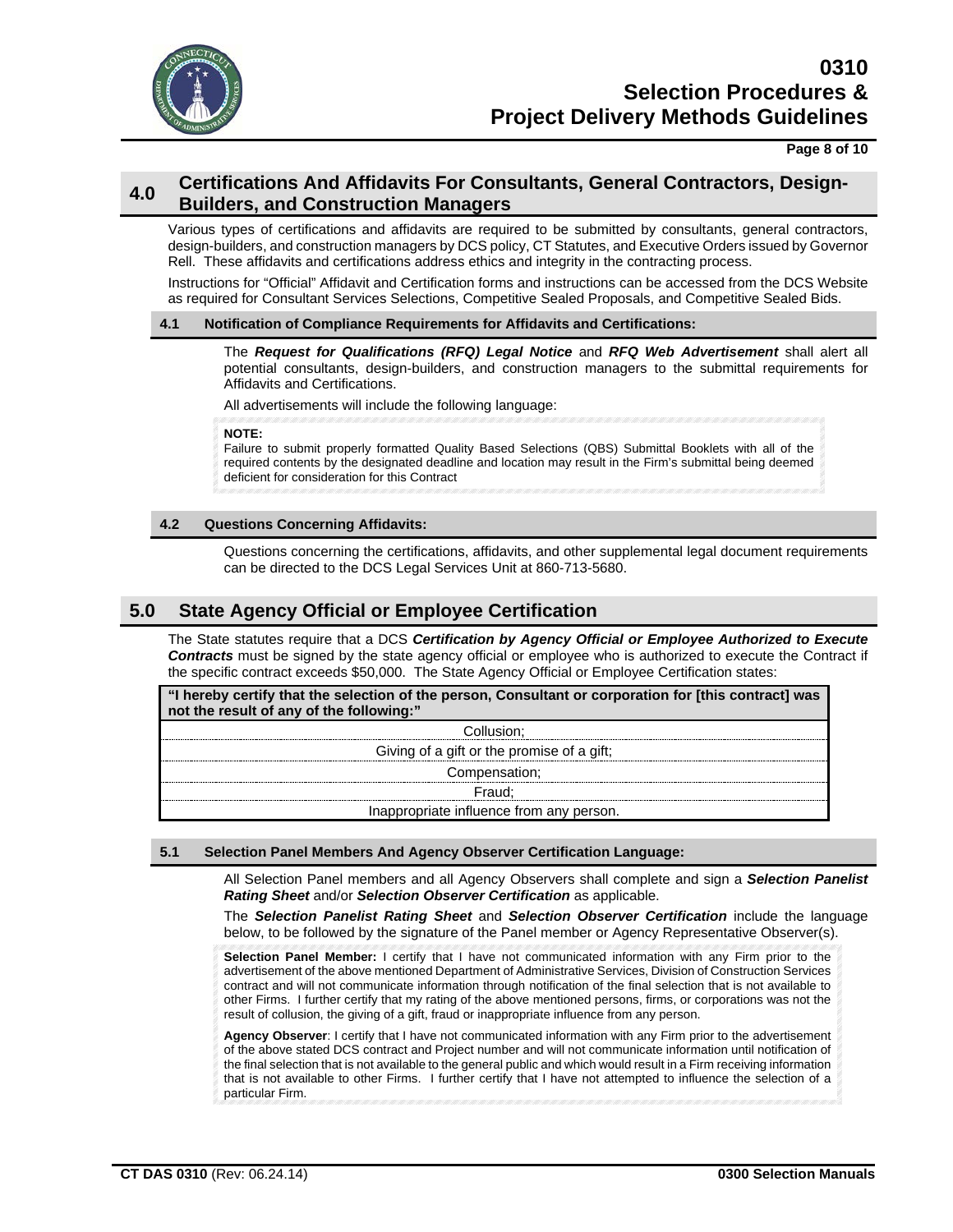

**Page 9 of 10**

# **6.0 Communications and Code of Conduct**

# **6.1 No Conflicts of Interest:**

All individuals selected to serve on a selection panel or review bids shall evaluate their relationship with the Firm and ensure that they have no potential conflict of interests.

|  | <b>Conflicts Of Interest Include:</b> |  |
|--|---------------------------------------|--|
|  |                                       |  |

- **1.0** a financial interest in a company that will be submitting a proposal or is being selected or is bidding for a contract;
- **2.0** a financial interest in a company that is part of a team submitting a proposal or a company that is a sub consultant or subcontractor for the project;
- **3.0** a close family member or fiancé or fiancée who has a financial interest in a company that is submitting a proposal or bid,
- **or 4.0** having a financial interest in a company that is part of a team that is trying to obtain a contract, or is a subcontractor or sub consultant for a contract that is being sought.

See Section 6.7 for the procedure should an individual believe that there is or could be a conflict of interest.

#### **6.2 No Gifts:**

Individuals who participated directly, extensively and substantially in a selection or bid process shall not accept any gift, including, but not limited to, favors and services from a person or Consultant seeking to do business with DCS.

#### **6.3 No Influence:**

There shall be no actions taken by any officials or individuals, either within or outside DCS, to attempt to influence the impartial and independent actions of a Selection Panel. If this does occur or a DCS employee learns of such an impropriety, the employee is directed to contact DCS's Integrity Officer.

#### **6.4 Fair Talk** (AKA "No Talk")**:**

All participants in any selection or bidding process, including user agency representative(s), shall not communicate with any potential Firm prior to, during, or upon conclusion of the entire Selection or Bidding procedure, with the exception of information necessary to complete the administrative steps of the selection process.

During the submittal period and throughout the entire selection or bidding process, all inquiries on a particular project or contract bidding and selection procedure should be referred to the DCS Process Management/QBS Unit, Room 478, 165 Capitol Avenue, 165 Capitol Avenue, Hartford, CT 06106 or, for questions concerning competitive sealed bidding, to the CT DAS Procurement Services Unit, 5th Floor East, 165 Capitol Avenue, Hartford, CT 06106.